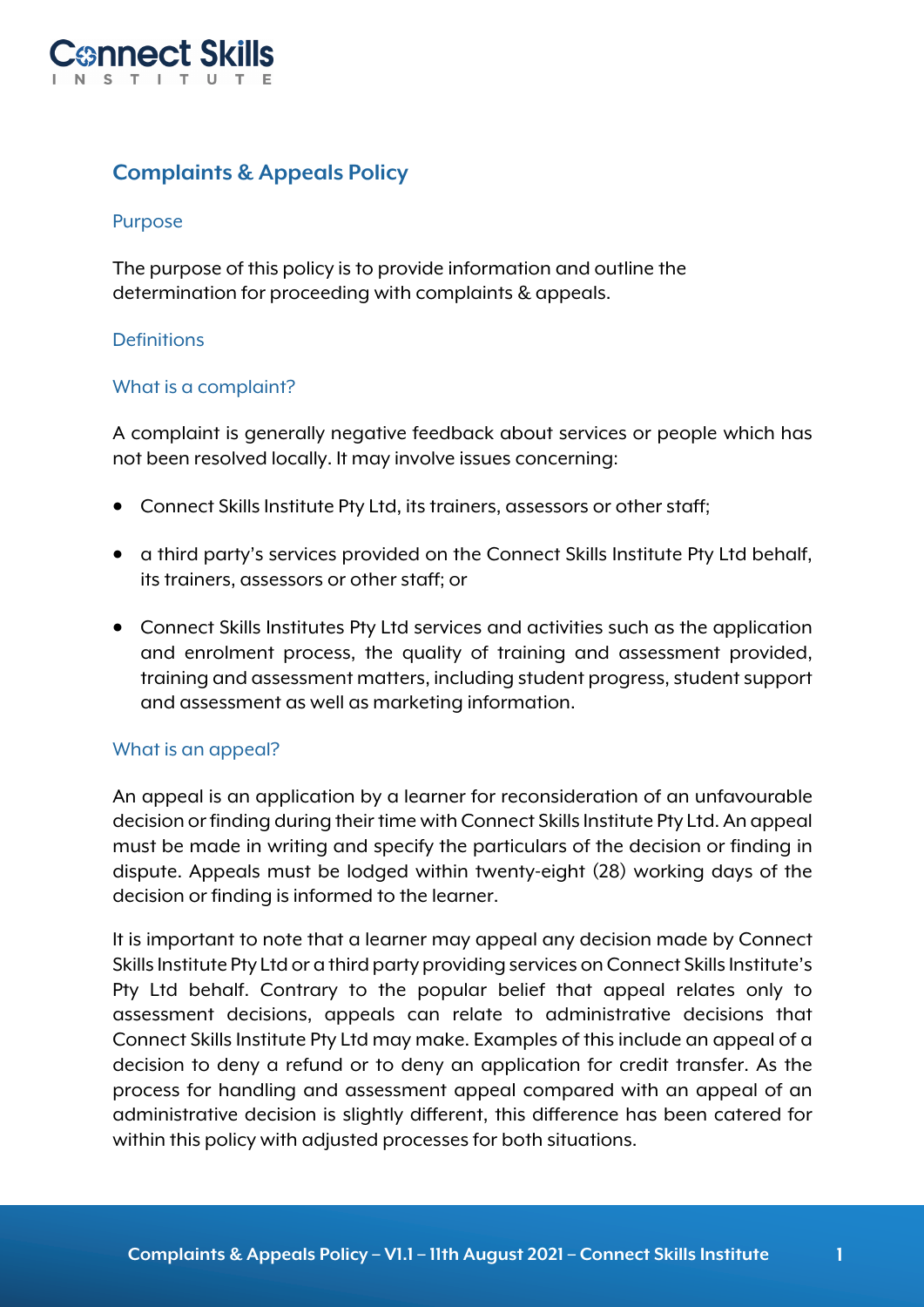

# Policy Outline

Staff, contractors and students have the right to lodge a complaint. Connect Skills Institute Pty Ltd is committed to providing a fair and transparent complaint and appeals handling processes. Complaints and appeals are recorded, acknowledged and dealt with fairly, efficiently and effectively.

Connect Skills Institute Pty Ltd wishes to find out early when a student has a complaint and will do all it possibly can to overcome any complaints or issues that a student has. Students are advised to talk to our staff to resolve any issues of concern either by visiting the office in person or contacting the office by phone on 1300 206 632.

Connect Skills Institute Pty Ltd encourages the parties to approach the complaint or appeal with an open mind and to resolve problems through discussion and conciliation. Where a complaint or appeal cannot be resolved, Connect Skills Institute Pty Ltd recognizes the need for an appropriate independent person to mediate both parties. The parties will be given the opportunity to formally present their case to the independent person.

Connect Skills Institute Pty Ltd is committed to developing a procedurally fair complaints and appeals process that is carried out free from bias, following the principles of natural justice.

Connect Skills Institute Pty Ltd ensures that complaint records are securely maintained and are responded promptly in a consistent and transparent manner with sensitivity and confidentiality. Connect Skills Institute Pty Ltd also ensures that students complaints can be made at no cost to the individual and are used as an opportunity to identify potential causes of the complaint or appeal and take actions to prevent the issues from recurring as well as identifying any areas for improvement.

# Complaints Policy Detail

# Early resolution of complaints

In all cases, issues that arise during training and assessment that are the source of frustration or are in dispute should be resolved at the time they occur between the persons involved. It is often the case that complaints can be avoided by proper communication and respect between persons involved.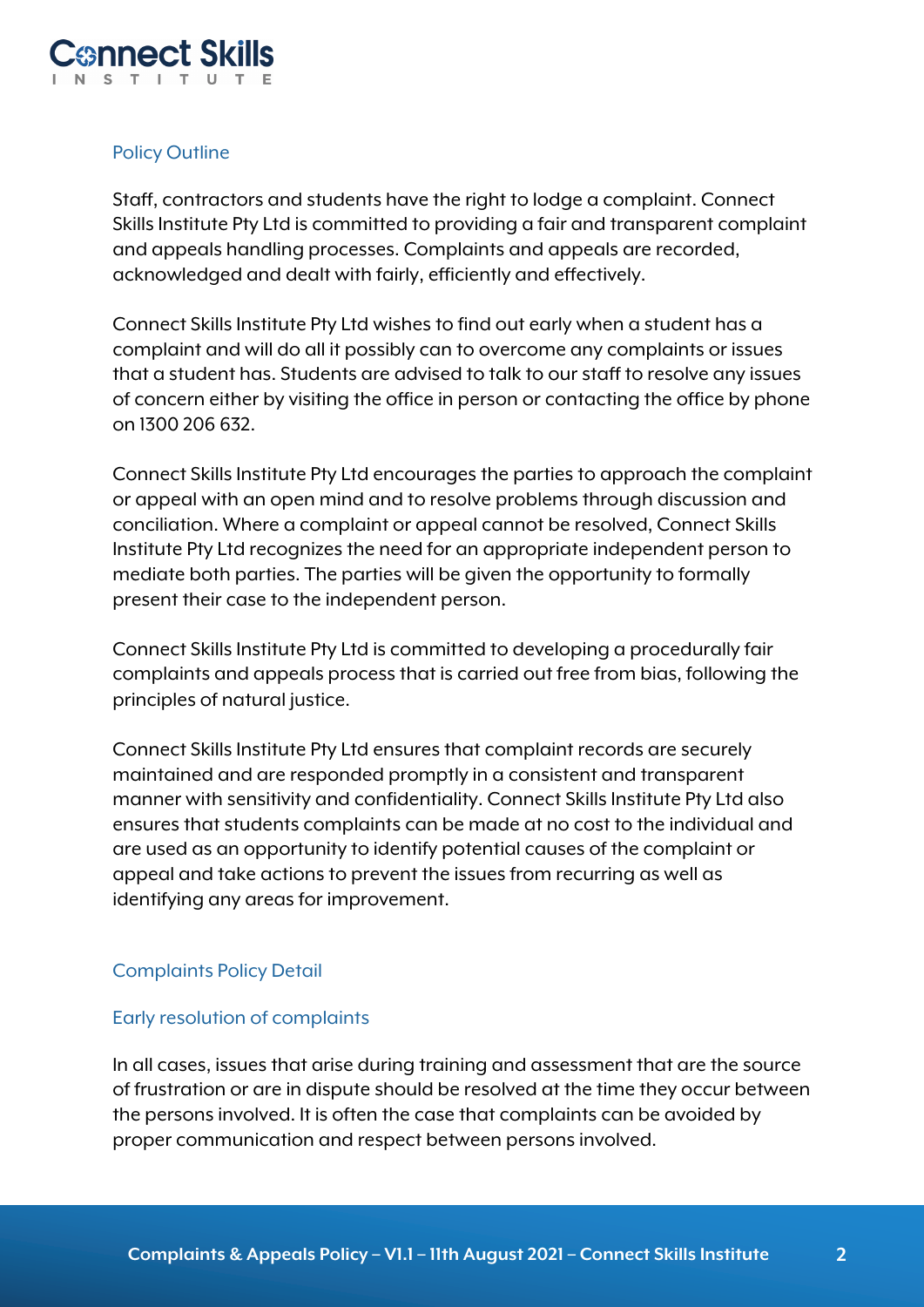

# Relationship to continuous improvement

Frequently, the complaints handling process will expose weaknesses in the training and assessment or administrative system that can flow into the continuous improvement system as opportunities for improvement. This outcome of complaints handling is very positive and should be actively applied by all persons involved. It is for this reason that complaints received from stakeholders should be seen in a positive light and as opportunities for improvement.

#### Making a complaint

Complaints may be made by any person but are generally made by learners and/or employers. To make a complaint, the person is recommended to complete the Connect Skills Institute Pty Ltd complaint/appeal form found on the Vasto online learning portal or in writing by sending an e-mail to admin@connectskillsinstitute.edu.au.The completed complaint/appeal form is to be submitted to the Office Manager electronically. These instructions are detailed within the Student Handbook.

### Complaint handling principles

Connect Skills Institute Pty Ltd will apply the following principles to its complaints handling:

- Complaints must be made in writing via e-mail to the Office Manager at admin@connectskillsinstitute.edu.au or by completing the complaint/appeal form which is available to them on the Vasto Online Learning Portal. Complaints should be made within thirty (30) calendar days of the incident occurring.
- A written record of all complaints is to be kept by Connect Skills Institute Pty Ltd including all details of lodgement, response and resolution. The complaints register within Vasto is to be used to record the details of the complaint and to maintain a chronological journal of events during the complaint handling process. Records relating to complaint handling must be stored securely to prevent access to unauthorised personnel.
- A complainant is to be provided an opportunity to formally present his or her case at no cost.
- Each complainant may be accompanied and/or assisted by a support person at any relevant meeting.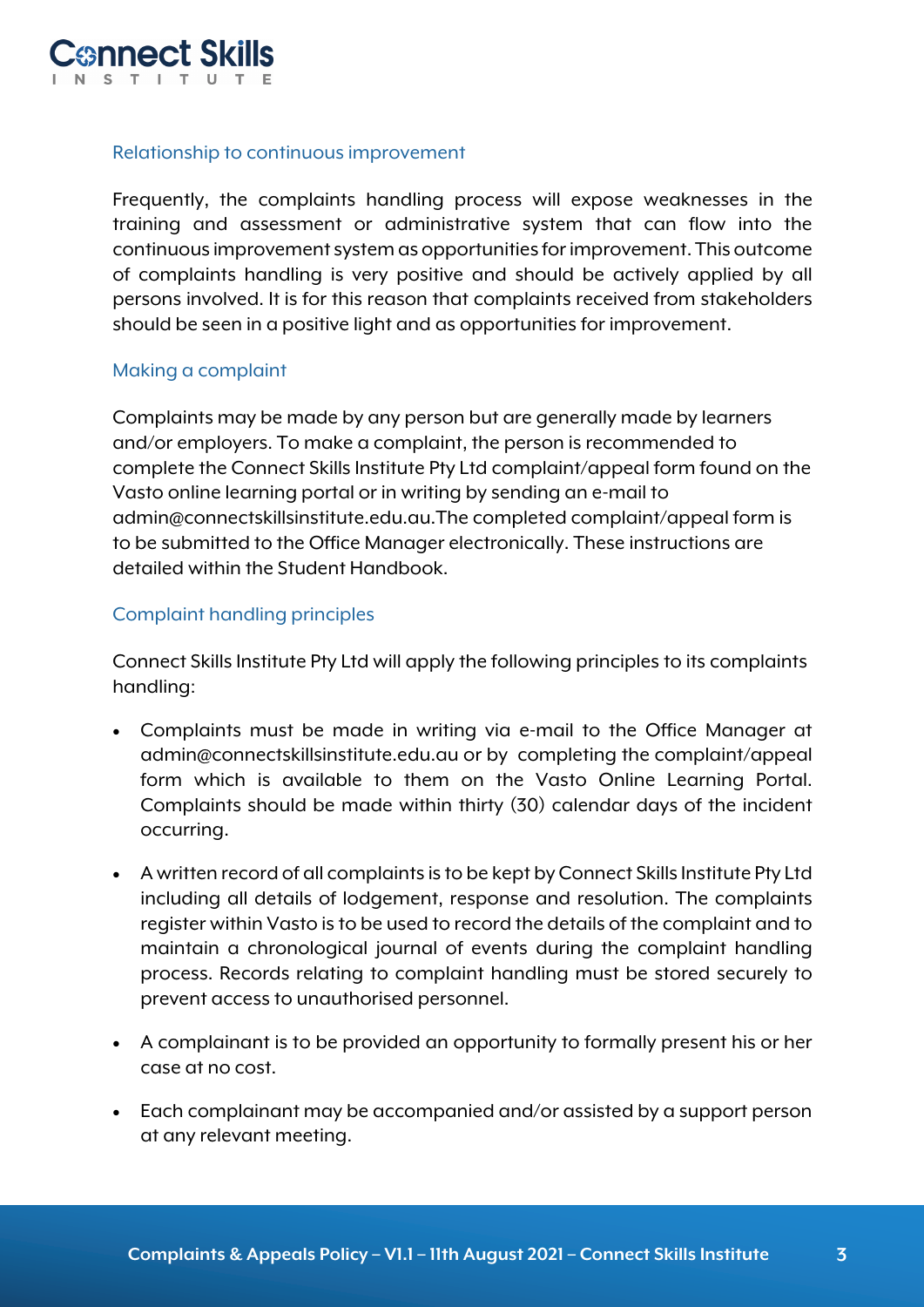- The complaints & appeals policy must be publicly available. This means that the complaints & appeals policy and procedure is published on the Connect Skills Institute Pty Ltd website.
- The handling of a complaint is to commence within seven (7) working days of the lodgement of the complaint and all reasonable measures are taken to finalise the process as soon as practicable.
- The complainant is to be provided a written response to the complaint, including details of the reasons for the outcome. A written response must be provided to the complainant within fourteen (14) working days of the lodgement of the complaint.
- Complaints must be resolved to a final outcome within sixty (60) calendar days of the complaint being initially received. Where Connect Skills Institute Pty Ltd Office Manager considers that more than 60 calendar days are required to process and finalise the complaint, the Office Manager must inform the complainant in writing, including reasons why more than 60 calendar days are required. As a benchmark, Connect Skills Institute Pty Ltd should attempt to resolve complaints as soon as possible. A timeframe to resolve a complaint within thirty (30) calendar days is considered acceptable and in the best interest of Connect Skills Institute Pty Ltd and the complainant. A complainant should also be provided with regular updates to inform them of the progress of the complaint handling. Updates should be provided to the complainant at a minimum of four (4) weekly intervals.
- Connect Skills Institute Pty Ltd shall maintain the enrolment of the complainant during the complaint handling process.
- Decisions or outcomes of the complaint handling process that find in the favour of the learner shall be implemented immediately.
- Complaints are to be handled in the strictest of confidence. No Connect Skills Institute Pty Ltd representative is to disclose information to any person without the permission of Connect Skills Institute Pty Ltd Chief Executive Officer. A decision to release information to third parties can only to be made after the complainant has given permission for this to occur. This permission should be given using the Information Release Form.
- Complaints are to be considered and handled to ensure the principles of natural justice and procedural fairness are applied at every stage of the complaint handling process. This means that the complainant is entitled to be heard with access to all relevant information and with the right of reply. The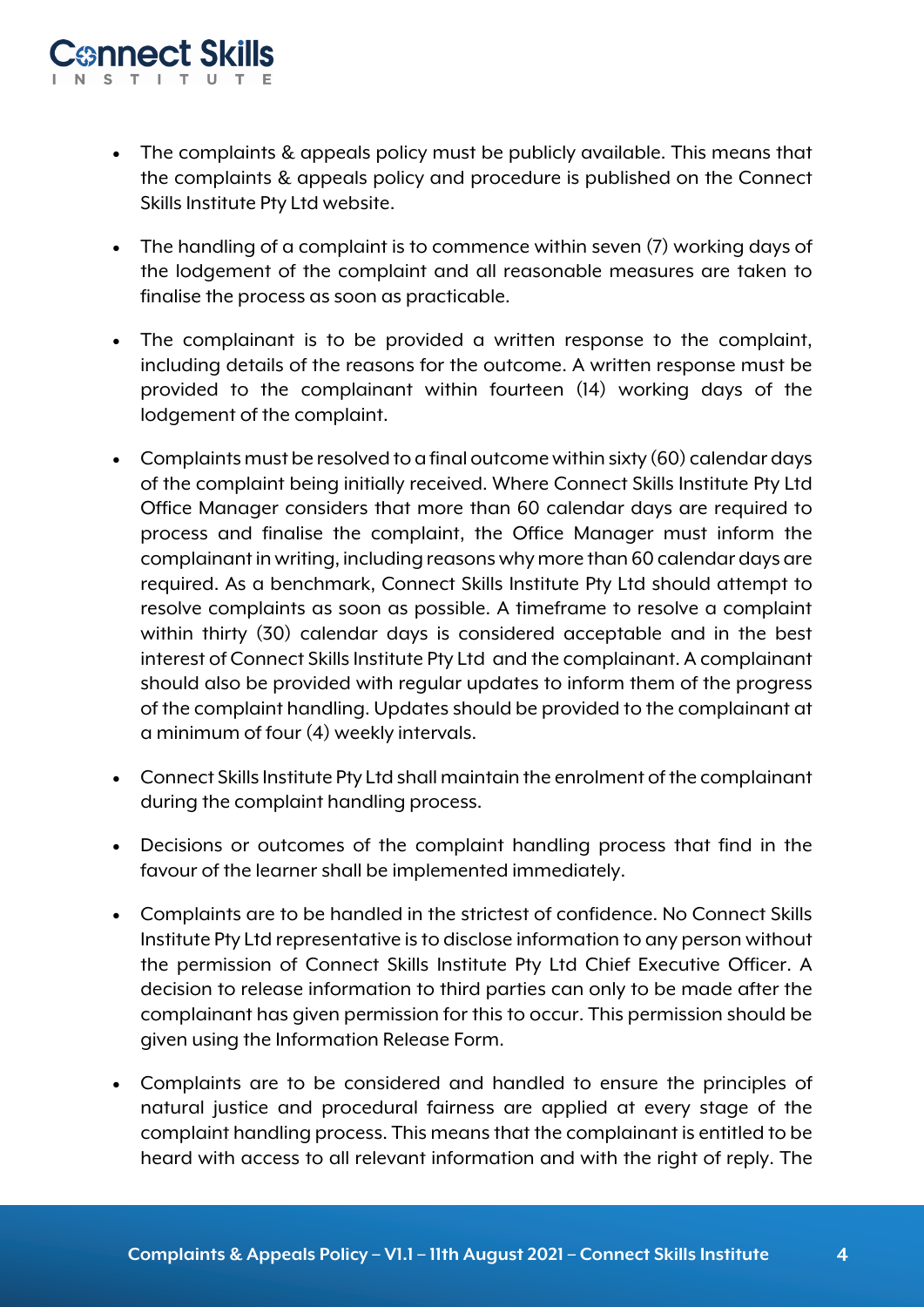

complainant is entitled to have their complaint heard by a person that is without bias and may not be affected by the decision. Finally, the decision must be made based on logical evidence and the decision-maker must take account of relevant considerations, must act for a proper purpose and must not consider irrelevant considerations. Further guidance on principles of natural justice and procedural fairness can be accessed at the following link: Principles of Natural Justice and Procedural Fairness

# Third Party Review

Where the person making a complaint is not satisfied with the handling of the matter by Connect Skills Institute Pty Ltd, they have the opportunity for a body or person that is independent of Connect Skills Institute Pty Ltd to review his or her complaint following the internal completion of complaint handling process. In these circumstances the Connect Skills Institute Pty Ltd Chief Executive Officer will advise of an appropriate party independent of Connect Skills Institute Pty Ltd to review the complaint outcome (and its subsequent handling) and provide advice to Connect Skills Institute Pty Ltd in regards to the recommended outcomes. The independent third-party is required to respond with their recommendations within fourteen (14) working days of their review being requested. This advice is to be accepted by Connect Skills Institute Pty Ltd as final, advised to the person making a complaint in writing and implemented without prejudice.

Where the Connect Skills Institute Pty Ltd appoints or engages an appropriate independent person to review a complaint, the Connect Skills Institute Pty Ltd will meet the full cost to facilitate the independent review. Where the person seeking an appeal objects to this appointment and requests to engage a person or organisation they nominate to undertake the review, the Connect Skills Institute Pty Ltd may seek the person making a complaint to contribute to the cost of engaging this person to undertake the review. This is advised to the person making a complaint within the Student Handbook.

# Unresolved Complaints

Where the person making a complaint remains not satisfied with the outcome of the complaint handling procedure, the person making a complaint is to be directed to the following external agencies:

• In relation to consumer protection issues, these may be referred to the Office of Fair Trading.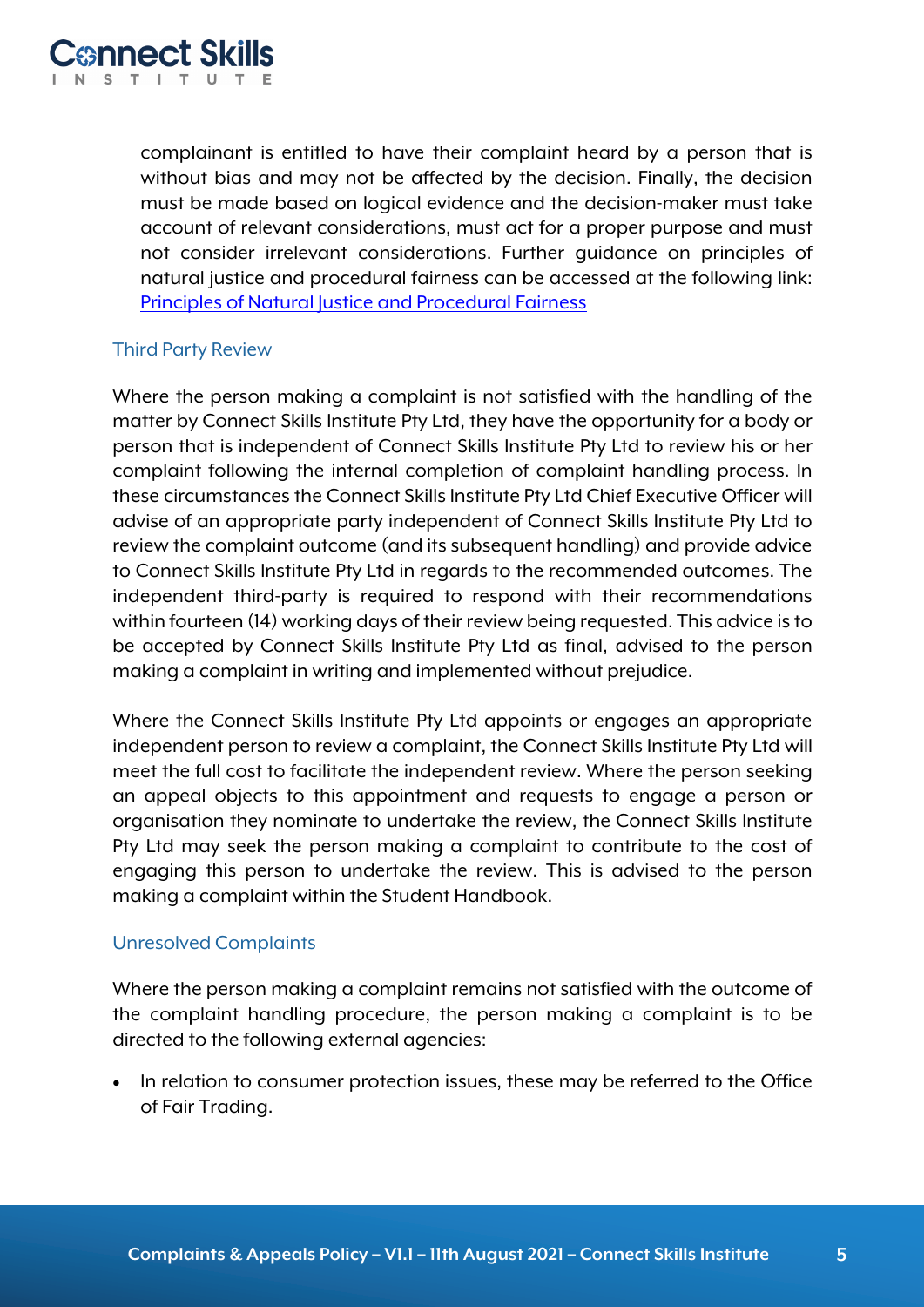• In relation to the delivery of training and assessment services, these may be referred to the National Training Complaints Service via the following phone number: 13 38 73.

This guidance is communicated to learners within the Learner Handbook. It is expected that the above agencies will investigate the persons concerns and contact the Connect Skills Institute Pty Ltd for information.

The Connect Skills Institute Pty Ltd is to cooperate fully with agencies such as the National Training Complaints Service, the Office of Fair Trading or ASQA that may investigate the handling of a complaint. Connect Skills Institute Pty Ltd considers that it would be extremely unlikely that a complaint is not able to be resolved quickly within Connect Skills Institute Pty Ltd internal arrangements.

# Complaints Handling Procedure

Matters that cannot be resolved at the time they occur should be referred to Connect Skills Institute Pty Ltd Chief Executive Officer for review. The following procedure is to be followed when a complaint form is received:

- A Complaints Form is received by Connect Skills Institute Pty Ltd and is to be immediately recorded into Connect Skills Institute Pty Ltd Complaints and Appeals Register on Vasto.
- Complaints which are received in other forms such as email are to be detailed on a Complaints and Appeals Form by the person (staff member) receiving the complaint and then recorded in the Complaints and Appeals Register on Vasto.
- The Complaints and Appeals Form is to be forwarded to the Office Manager who is to review the matter and make recommendation as to how to respond to the matter. The Office Manager may choose to consult with the complainant, with others within Connect Skills Institute Pty Ltd or relevant agencies external to Connect Skills Institute Pty Ltd in determining their recommendations.
- The Office Manager may choose to make inquiries about the matter or may task another person to research the matter against relevant policy.
- The Office Manager is to finalise their response to the complainant and provide the complainant a response as soon as possible but no later than fourteen (14) working days from when the complaint was submitted.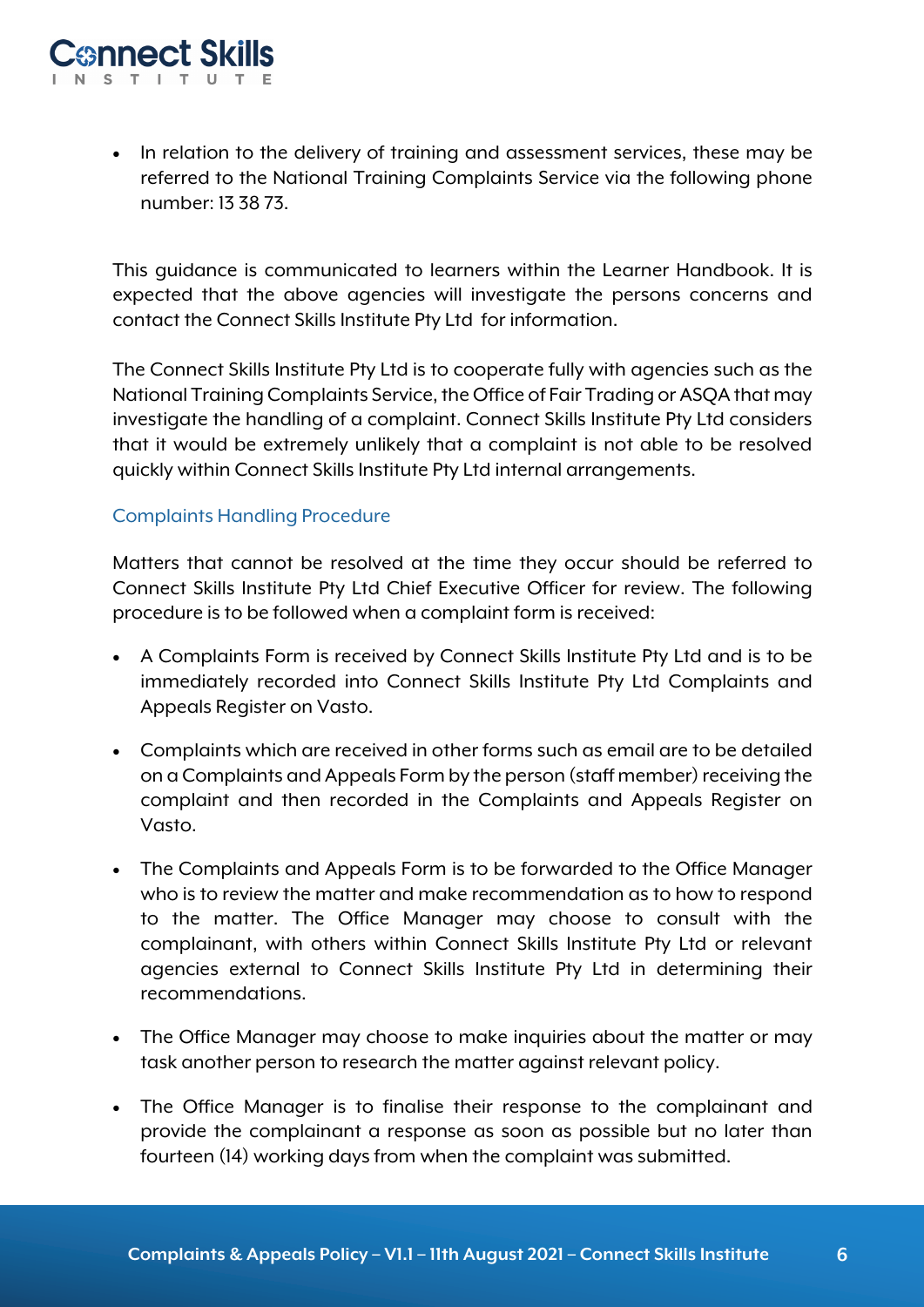- The Office Manager is to communicate the response to the complainant personally either during a meeting, via the telephone or via electronic communication such as e-mail. The Office Manager is to seek feedback from the complainant about their level of satisfaction with the complaint outcome and advise the complainant of their options if they are not completely satisfied with the outcome.
- Where the complainant is not satisfied with the outcome of the complaint handling, the Chief Executive Officer is to arrange for the complaint to be considered by an appropriate independent third-party (appointed by the CEO). The independent third-party is required to respond with their recommendations within fourteen (14) working days of their review being requested.
- A complainant who remains not satisfied with the process applied by Connect Skills Institute Pty Ltd may refer the matter to the Office of Fair Trading (in relation to consumer protection matters) or National Training Complaints Service via the following phone number: 13 38 73.
- The response to the complainant must include information that demonstrates that the matter was thoroughly reviewed and what actions and outcomes have been identified as a result of the complaint.
- Opportunities for improvement that were identified as a result of the complaint are to be recorded in a Continuous Improvement Report and submitted for the next Management Team meeting. The Chief Executive Officer may, at his or her discretion, follow-up with the complainant after consideration by the Management Team to inform the complainant of the improvement actions identified.

The Complaints and Appeals Register on Vasto is to be kept up to date at all times to accurately reflect how the matter was responded to and the duration from the date the complaint was received to the date the complaint was resolved. Complaints and appeals which are open or subject to ongoing consideration are discussed at the management meeting as detailed within the agenda.

# Appeals Policy Detail

# Early resolution of appeals

In all cases, issues that arise during training and assessment that are the source of frustration or are in dispute should be resolved at the time they occur between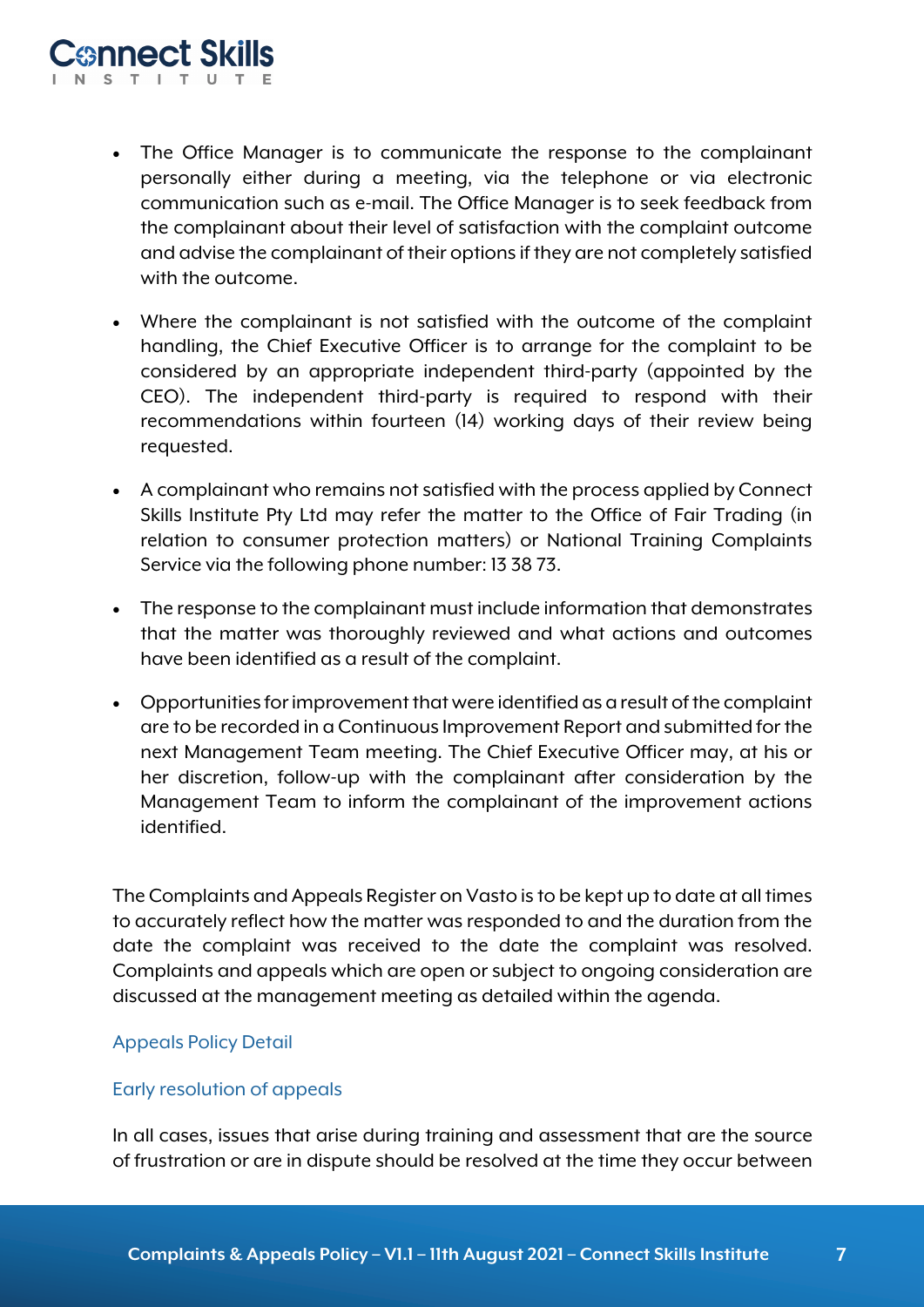

the persons involved. It can often be the case that a learner's decision to make an appeal can be avoided by proper communication and consultation with learners at the time a decision is made.

### Relationship to continuous improvement

Frequently, the appeals handling process will expose weaknesses in the training and assessment or administrative system that can flow into the continuous improvement system as opportunities for improvement. This outcome of appeals handling is very positive and should be actively applied by all persons involved. It is for this reason that appeals received from stakeholders should be seen in a positive light and as opportunities for improvement.

### Making an appeal

An appeal must be received by Connect Skills Institute Pty Ltd in writing using the specified form within twenty-eight (28) working days of the decision or finding being informed to the person. Appeals may be made by any person but are generally made by learners and/or employers.

To make an appeal, the person is recommended to complete the Connect Skills Institute Pty Ltd complaint/appeal form found on the Vasto online learning portal or in writing by sending an e-mail to admin@connectskillsinstitute.edu.au.The completed complaint/appeal form is to be submitted to the Chief Executive Officer electronically. These instructions are detailed within the Student Handbook.

# Appeal handling principles

Connect Skills Institute Pty Ltd Pty Ltd will apply the following principles to its appeals handling:

- Appeals must be lodged within twenty-eight (28) working days of the decision or finding being informed to the person.
- A written record of all appeals is to be kept by Connect Skills Institute Pty Ltd Pty Ltd including all details of lodgement, response and resolution. The appeals register within Vasto is to be used to record the details of the appeal and to maintain a chronological journal of events during the appeal handling process. Records relating to appeal handling must be stored securely to prevent access to unauthorised personnel.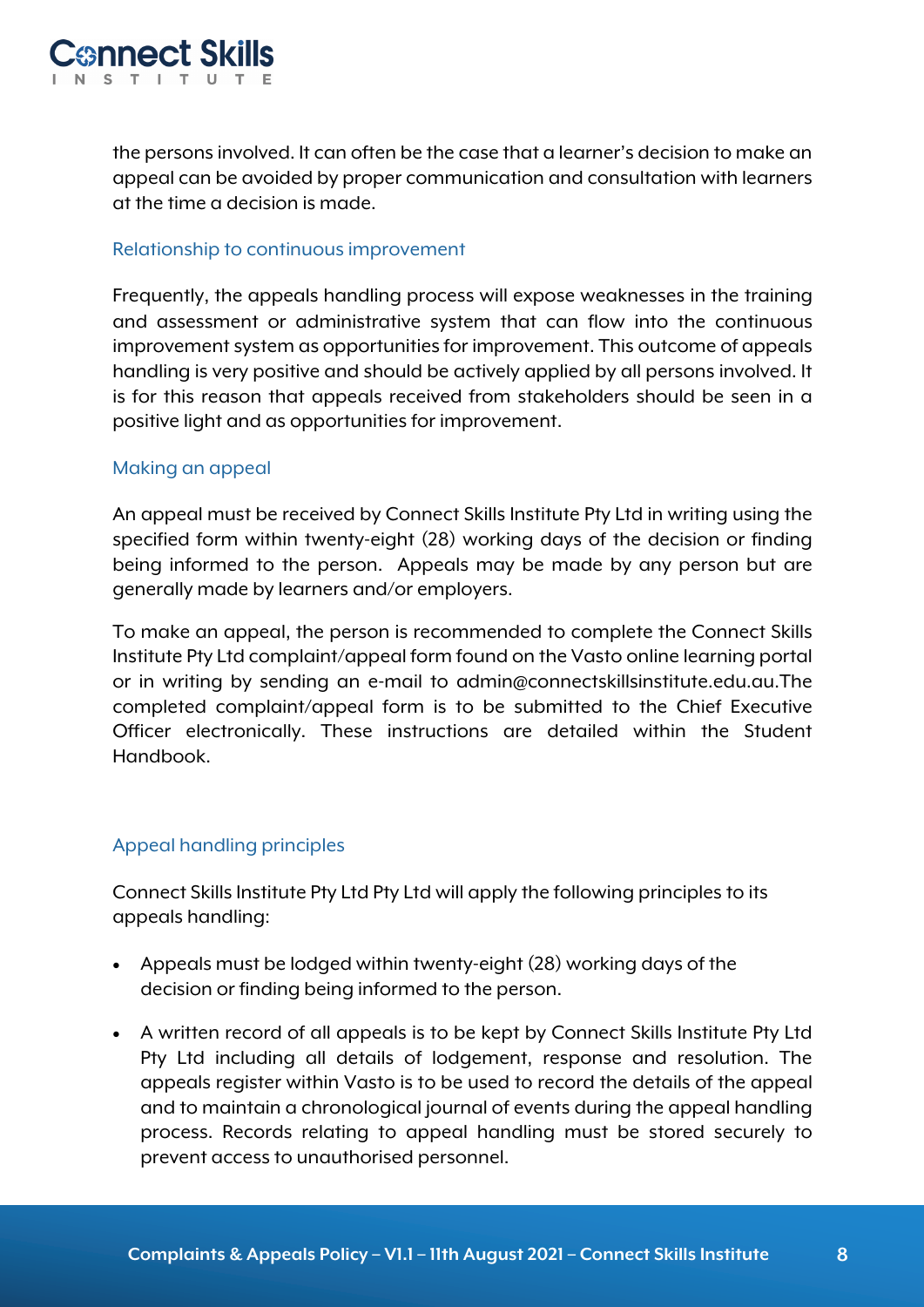

- An appellant is to be provided an opportunity to formally present his or her case at no cost.
- Each appellant may be accompanied and/or assisted by a support person at any relevant meeting.
- The appeals policy must be publicly available. This means that the appeals policy and procedure must be published on the Connect Skills Institute Pty Ltd Pty Ltd website.
- The handling of an appeal is to commence within seven (7) working days of the lodgement of the appeal and all reasonable measures are taken to finalise the process as soon as practicable.
- The appellant is to be provided a written response to the appeal, including details of the reasons for the outcome. A written response must be provided to the appellant within thirty (30) working days of the lodgement of the appeal.
- Appeals must be resolved to a final outcome within sixty (60) calendar days of the appeal being initially received. Where Connect Skills Institute Pty Ltd Chief Executive Officer considers that more than 60 calendar days are required to process and finalise the appeal, the CEO must inform the appellant in writing, including reasons why more than 60 calendar days are required. As a benchmark, Connect Skills Institute Pty Ltd Pty Ltd should attempt to resolve appeals as soon as possible. A timeframe to resolve an appeal within thirty (30) calendar days is considered acceptable and in the best interest of Connect Skills Institute Pty Ltd Pty Ltd and the appellant. An appellant should also be provided with regular updates to inform them of the progress of the appeal handling. Updates should be provided to the appellant at a minimum of four (4) weekly intervals.
- Connect Skills Institute Pty Ltd Pty Ltd shall maintain the enrolment of the appellant during the appeal handling process.
- Decisions or outcomes of the appeal handling process that find in the favour of the appellant shall be implemented immediately.
- Appeals are to be handled in the strictest of confidence. No Connect Skills Institute Pty Ltd Pty Ltd representative is to disclose information to any person without the permission of Connect Skills Institute Pty Ltd Pty Ltd Chief Executive Officer. A decision to release information to third parties can only to be made after the appellant has given permission for this release to occur. This permission should be given using the Information Release Form.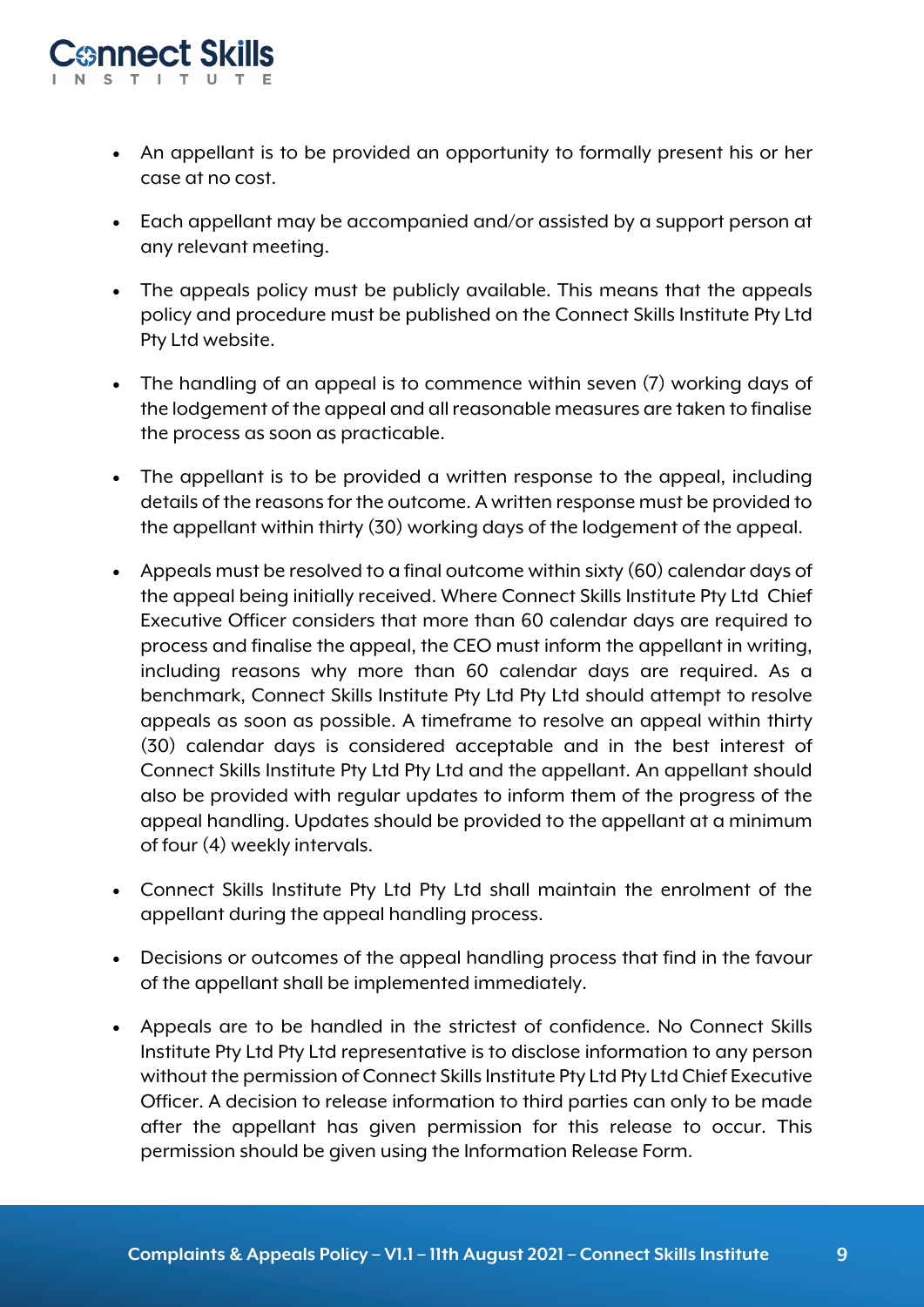

• Appeals are to be considered and handled to ensure the principles of natural justice and procedural fairness are applied at every stage of the appeal handling process. This means that the appellant is entitled to be heard with access to all relevant information and with the right of reply. The appellant is entitled to have their appeal heard by a person that is without bias and may not be affected by the decision. Finally, the decision must be made based on logical evidence and the decision-maker must take account of relevant considerations, must act for a proper purpose and must not take into account irrelevant considerations. Further guidance on principles of natural justice and procedural fairness can be accessed at the following link: Principles of Natural **Justice and Procedural Fairness** 

### Third Party Review

Where the appellant is not satisfied with the handling of the matter by Connect Skills Institute Pty Ltd, they have the opportunity for a body or person that is independent of Connect Skills Institute Pty Ltd to review his or her appeal following the internal completion of appeals handling process. In these circumstances the Connect Skills Institute Pty Ltd Chief Executive Officer will advise of an appropriate party independent of Connect Skills Institute Pty Ltd to review the appeal outcome (and its subsequent handling) and provide advice to Connect Skills Institute Pty Ltd in regards to the recommended outcomes. The independent third-party is required to respond with their recommendations within fourteen (14) working days of their review being requested. This advice is to be accepted by Connect Skills Institute Pty Ltd as final, advised to the appellant in writing and implemented without prejudice.

Where the Connect Skills Institute Pty Ltd appoints or engages an appropriate independent person to review an appeal, the Connect Skills Institute Pty Ltd will meet the full cost to facilitate the independent review. Where the person seeking an appeal objects to this appointment and requests to engage a person or organisation they nominate to undertake the review, Connect Skills Institute Pty Ltd may seek the person seeking an appeal to contribute to the cost of engaging this person to undertake the review. This is advised to the person seeking an appeal within the Student Handbook.

# Unresolved Appeals

Where the appellant remains not satisfied with the outcome of the appeals handling procedure, the appellant is to be directed to the following external agencies: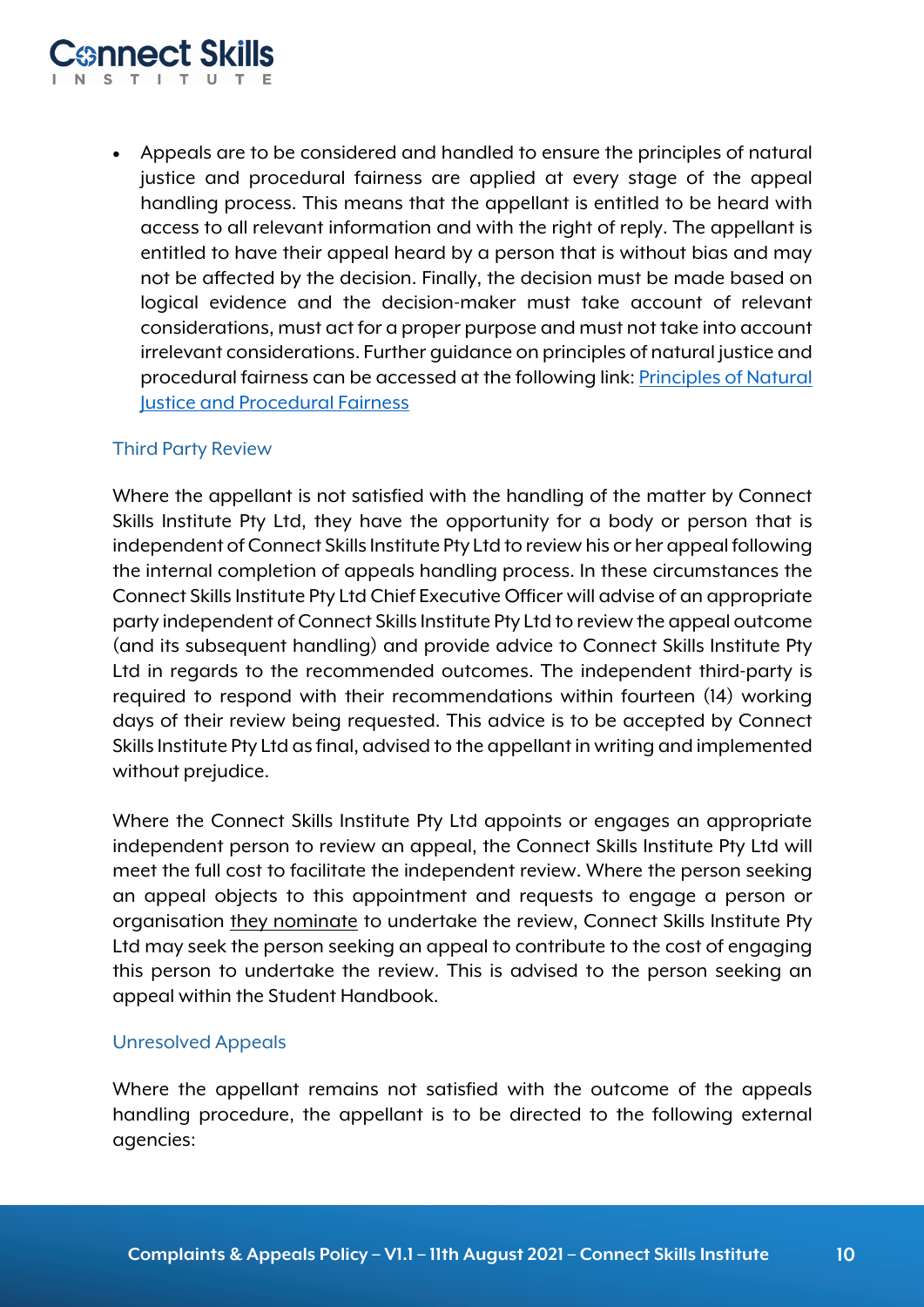

- In relation to consumer protection issues, these may be referred to the Office of Fair Trading.
- In relation to the delivery of training and assessment services, these may be referred to the National Training Complaints Service via the following phone number: 13 38 73.

This guidance is communicated to learners within the Student Handbook. It is expected that the above agencies will investigate the persons concerns and contact the Connect Skills Institute Pty Ltd for information. Connect Skills Institute Pty Ltd is to cooperate fully with agencies such as the National Training Complaints Service or ASQA that may investigate the handling of an appeal. Connect Skills Institute Pty Ltd considers that it would be extremely unlikely that appeals are not able to be resolved quickly within Connect Skills Institute Pty Ltd internal arrangements.

# Appeals Handling Procedure

The following procedure is to be followed when an application to appeal a decision is received:

An application to appeal a decision is received by Connect Skills Institute Pty Ltd and is immediately recorded into Connect Skills Institute Pty Ltd Complaints and Appeals Register on Vasto. An application to appeal a decision must be submitted online through Vasto or in writing by sending an e-mail to the Chief Executive Officer at admin@connectskillsinstitute.edu.au.

- Appeals must be lodged within twenty-eight (28) working days of the decision or finding being informed to the person.
- The application to appeal a decision is to be forwarded to the Chief Executive Officer who is to review the matter and make recommendation as to how to respond to the matter. The Chief Executive Officer may choose to consult with the appellant, with others within Connect Skills Institute Pty Ltd or relevant agencies external to Connect Skills Institute Pty Ltd in determining their recommendations.
- The Chief Executive Officer may choose to make inquiries about the matter or may task another person to research the matter against relevant policy or legislation.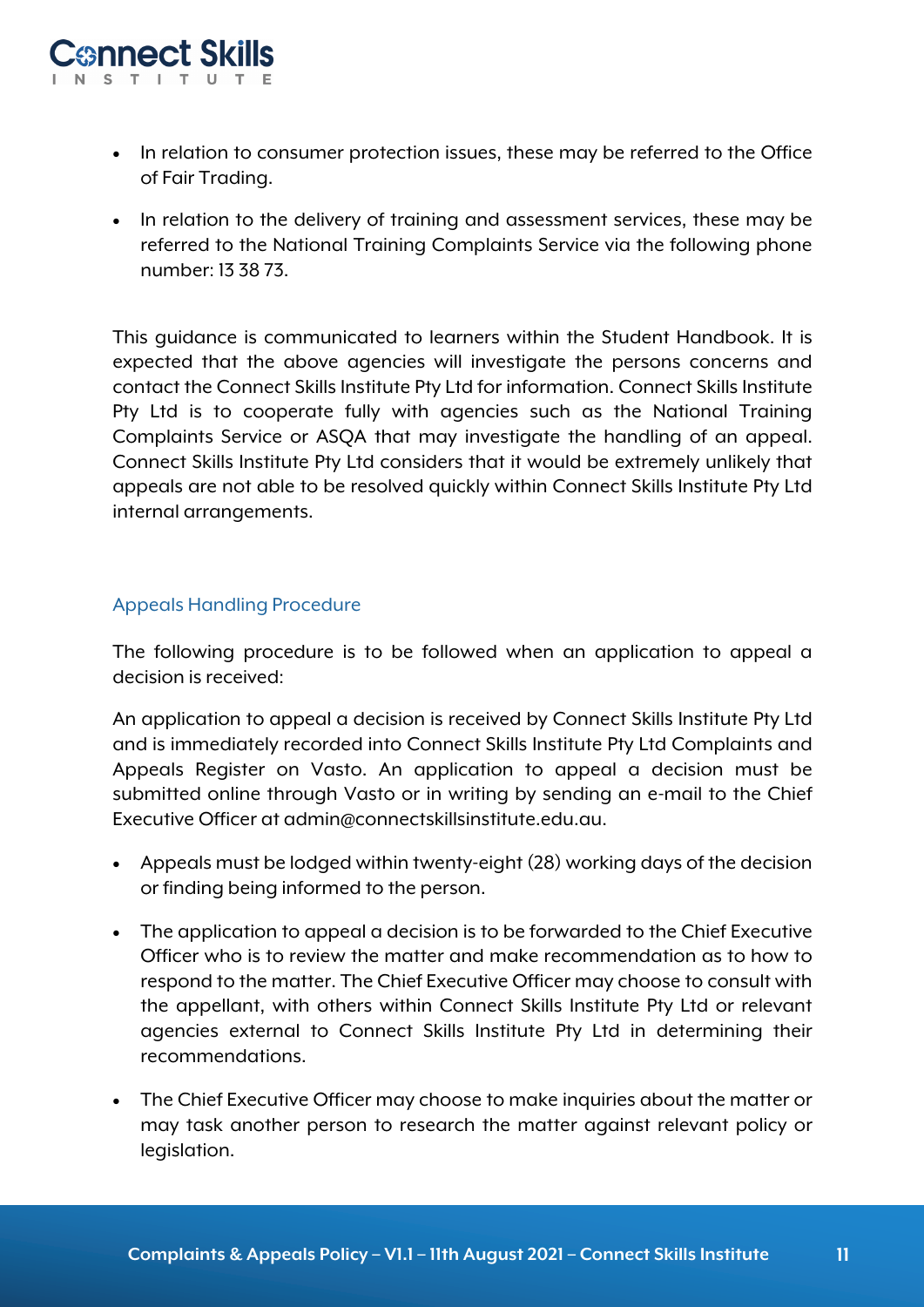- The Chief Executive Officer is to commence their review of an appeal within seven (7) working days from the date the appeal being submitted.
- The Chief Executive Officer is to finalise their response to the appellant and provide the appellant a response as soon as possible but no later than thirty (30) working days from when the appeal was submitted.
- The Chief Executive Officer is to communicate the response to the appellant personally either during a meeting, via the telephone, or via electronic communication such as e-mail. The Chief Executive Officer is to seek feedback from the appellant about their level of satisfaction with the appeal outcome and advise the appellant of their options if they are not completely satisfied with the outcome.
- Where the appellant is not satisfied with the outcome of the complaint handling, the Chief Executive Officer is to arrange for the appeal to be considered by an appropriate independent third-party. The independent third-party is required to respond with their recommendations within fourteen (14) working days of their review being requested.
- Where the appeal is in relation to an assessment decision, a reassessment should be recommended. Learners participating in a reassessment should be provided with detail counselling about the perceived gaps in their skills and knowledge along with additional training to support their improvement and ability to demonstrate competence. Reassessments should be scheduled to occur as soon as practicable following the outcome of an appeal. The reassessment must be undertaken by a different assessor that was used during the initial assessment. Following the reassessment, the learner must be provided with detailed feedback about their performance and the outcome.
- An appellant who remains not satisfied with the process applied by Connect Skills Institute Pty Ltd may refer the matter to the Office of Fair Trading (in relation to consumer protection matters) or National Training Complaints Service via the following phone number: 13 38 73.
- Opportunities for improvement that were identified as a result of the appeal are to be recorded in a Continuous Improvement Report and submitted for the next Management Team meeting. The Chief Executive Officer may, at their discretion, follow-up with the appellant after consideration by the Management Team to inform the appellant of the improvement actions identified.